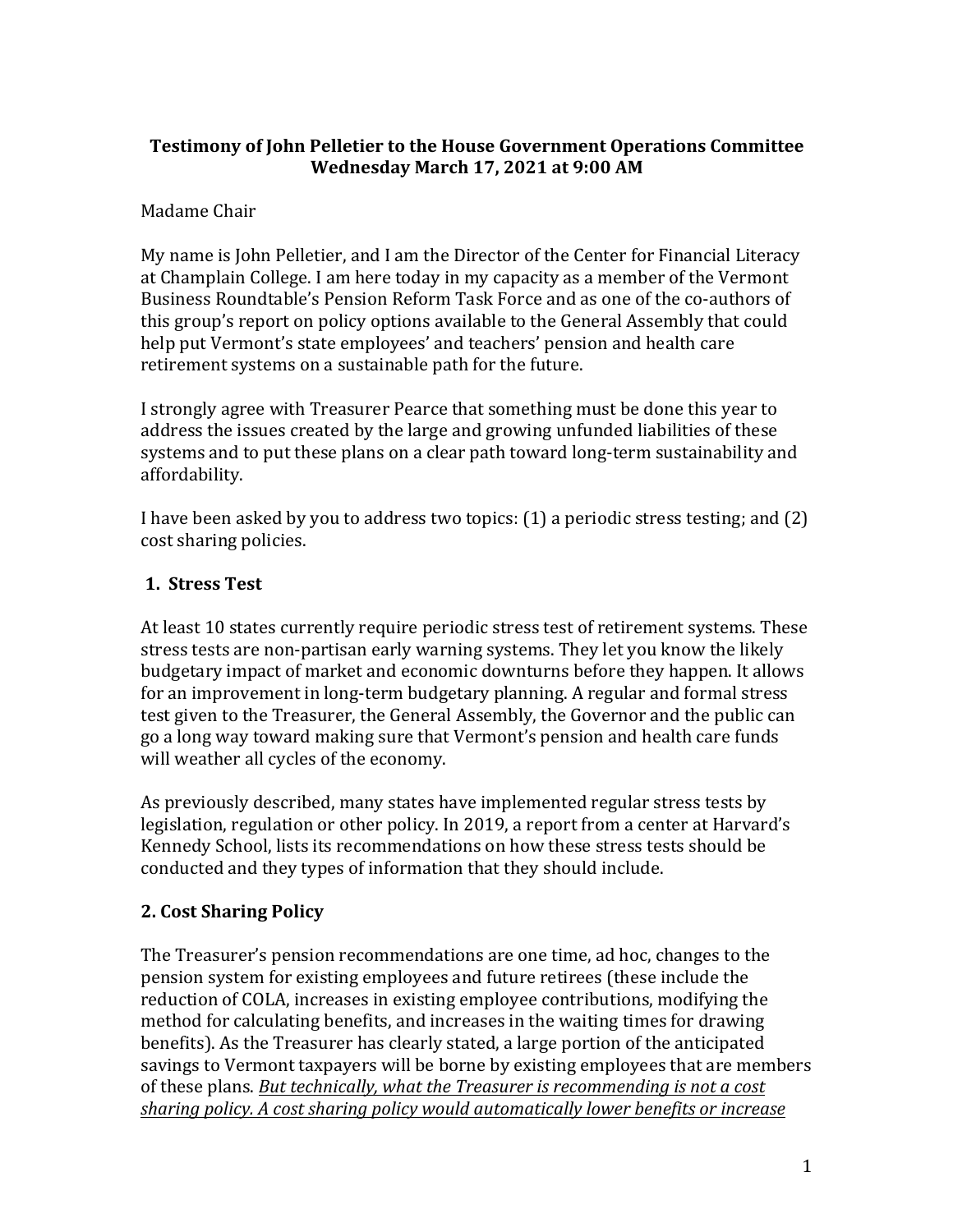#### *employee contributions in response to all future market downturns. This is not what the Treasurer has recommended.*

Hopefully, the Treasurers recommendations, when implemented, will fix all funding issues permanently. But what happens if there is a major stock market correction in the next few years? What if interest rates on bonds remain very low for many more years? What happens if life expectancy and other experience factors in the actuarial reports turn out to be as wrong in the future as they have been in the past? What happens if health care inflation continues to materially exceed the Consumer Price Index and the annual increase in Vermont tax revenues, as it has for many years? If any or all of these events happen, then new material funding issues for these plans will likely emerge again in the future. Under the Treasurer's proposal, future unexpected and unplanned costs are borne exclusively by Vermont's taxpayers.

A true cost sharing policy automatically distributes future unexpected cost increases—costs that result from short- or long-term deviations from plan expectations—between Vermont taxpayers and state employees and teachers. Cost sharing policies are often codified in state statute, are transparent, and are set in motion by low investment returns, low plan funding levels or higher than expected increases in medical costs.

For example, a cost sharing policy would exist when State and employee contribution rates changed automatically, annually, depending on investment performance and other assumptions that go into calculating pension costs.

The General Assembly created a pension study commission that issued a report that included a cost sharing policy recommendations in 2009. The initial source of this cost sharing policy recommendation was the Joint Fiscal Committee—not the commission members. Unfortunately, this cost sharing recommendation was never implemented. The 2009 study recommended that Vermont taxpayers would cover 100% of cost increases for the plans up to 3.5% per annum, and any annual pension cost increases over this amount would be shared equally by both the taxpayers and the plan members.

Many states have cost sharing policies. When unplanned events happen, the cost sharing policy automatically fixes the problem without the need for future legislation. AARP issued a report in 2019 that indicated that 10 states have cost sharing policies for pension plans and that 11 states have cost sharing policies for health care retirement plans. The National Association of State Retirement Administrators issued a report in 2018 that indicated that 12 states have variable employee contribution cost sharing policies and that 6 states have variable benefit cost sharing policies. The Pew Charitable Trust noted in a 2017 report that 17 states have some sort of formal cost sharing policy for pension plans.

I am happy to answer any questions that you may have with regard to these and other topics.